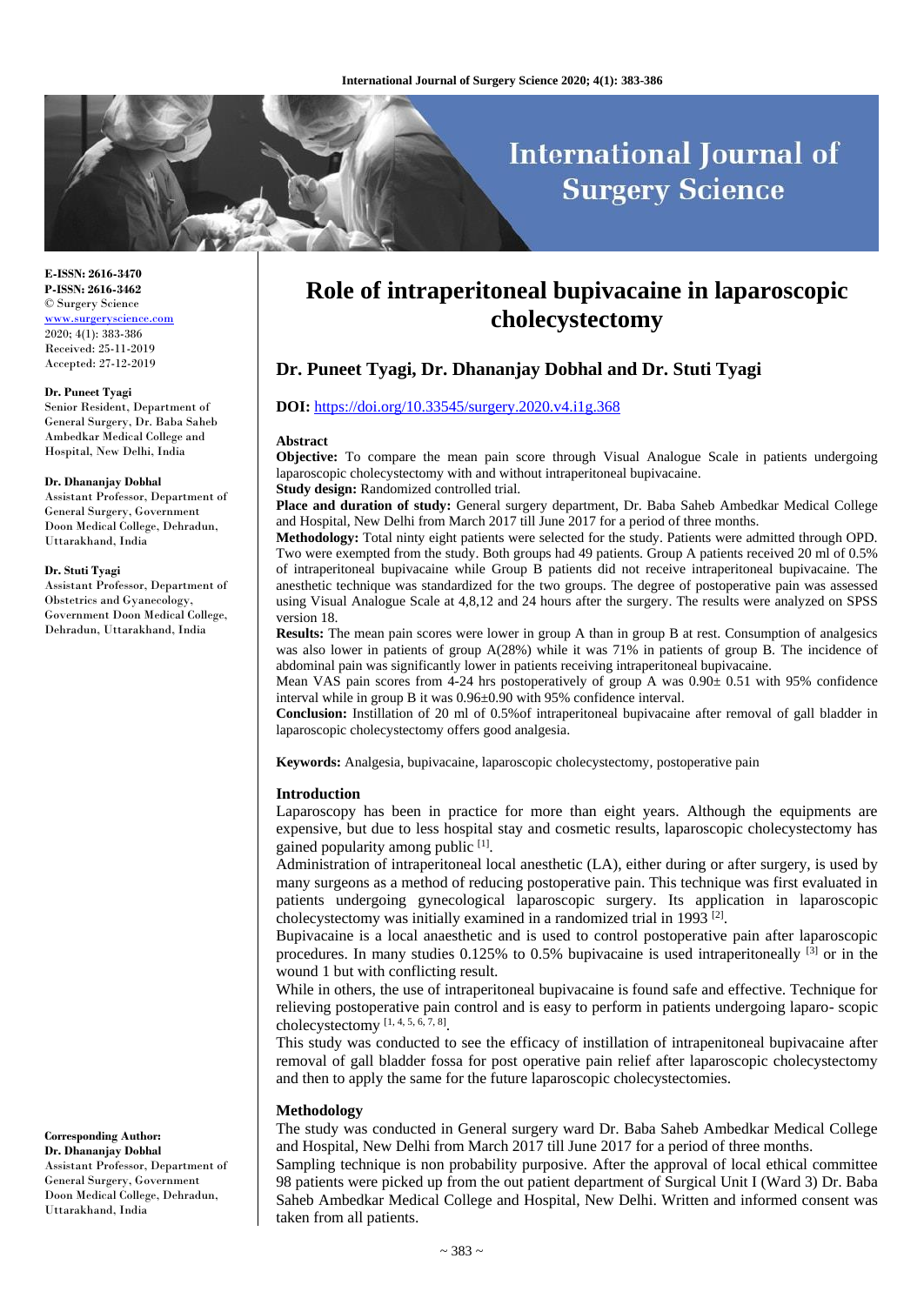The method of using VAS was explained to the patients pre operatively. All the surgical procedures were performed by same surgical team headed by a consultant with at least 4 years post graduation experience. General anaesthesia was given to all the patients. Second generation cephalosporins (cefuroxime) 1.5 g was injected i.v. before the induction of anaesthesia. Laparoscopic cholecystectomy was completed with the standard four port technique and carbon dioxide pnemoperitoneum.

After removal of gall bladder from gall bladder fossa, 0.5%of 20 ml bupivacaine was instilled in the gall bladder fossa under direct laparoscopic control in group A patients while group B patients did not receive any such solution. Simultaneously, each group was assessed for intensity of pain at rest through VAS at 4, 8, 12 and 24 hrs after surgery. All the patients were discharged 24 hours post operatively. The consumption of analgesics were also recorded. All the assessments were performed by a single observer (post graduate on duty) who was blinded to the group allocations. Data regarding mean pain score was collected through structured proforma. Data was analyzed at SPSS version 18.0.Baseline data (intensity of pain) was first analyzed through VAS after 4 hrs after surgery. The intermediate readings were at 8 and 12 hrs and final assessment at 24 hrs after surgery.Paired t test and paired test were applied to assess the data. Data regarding age, weight, gender and ASA status was also analyzed. The results were concluded significant when p-value less than  $0.05$  ( $p<0.05$ ).

#### **Results**

A total of ninty eight patients planned for elective cholecystectomy were included in this study divided in two groups.All are adult males and females.The gender distribution among two groups showed non-significant difference. (Fishers Exact Test= $0.325$  with P= $0.16$ ). Overall male to female ratio was 1:3.7 Mean age (years) of Group A was  $42.08 \pm 13.97$ , ranging from 16 to 70 years while in Group B it was 43.18±14.01, ranged 19 to 80 years.The difference in age between two groups was found statistically non-significant  $(t=0.39, P=0.69)$ . Weight (kgs) among two groups was found statiscally non-significant (t=0.11, P=0.91). In Group A mean weight was 54.96±7.81 kg ranging from 35-78 years and in Group B it was  $54.80 \pm 7.28$  kgs ranging from 40-69 kgs.

ASA Status I were more frequent in both groups as compared to Status II. Status I were 29 (59.2%) whereas Status II were 20 (40.8%) in Group A. In Group B ASA Status I were 34 (69.4%) and Status II was 15 (30.6%). There is no statistical difference in frequency distribution of two groups in ASA status. (Fishers Exact Test=0.40, P=0.25). Visual Analogue Score (VAS) showed significant change, on the average at 4 hours, showed 12 hours and 24 hours between the two groups (P=0.001). Group A showed less intensity of pain with time duration as compared to Group B. Table: 1, 2, 3.

**Table 1:** Changes in Visual Analogue Scale in Two Groups with Duration - Group A

| <b>Duration</b> | Mean | <b>SD</b> | Lower | <b>Upper</b> | t-Value | p-Value |
|-----------------|------|-----------|-------|--------------|---------|---------|
| 4 to 8 hours    | 0.80 | 0.61      | 0.62  | 0.97         | 9.11    | 0.001   |
| 8 to 12 hours   | 0.41 | 0.57      | 0.24  | 0.57         | 4.97    | 0.001   |
| 12 to 24 hours  | 0.49 | 0.54      | 0.33  | 0.65         | 6.29    | 0.001   |
| 4 to 24 hours   | 0.90 |           | 0.71  | 1.04         | 2.32    | 0.001   |

**Table 2:** Changes in Visual Analogue Scale in Two Groups with Duration - Group B

| <b>Duration</b> | Mean | SD   | Lower | <b>Upper</b> | t-Value | p-Value |
|-----------------|------|------|-------|--------------|---------|---------|
| 4 to 8 hours    |      | 0.57 | 1.10  | 1.44         | 15.34   | 0.001   |
| 8 to 12 hours   | 0.56 | 0.65 | 0.37  | 0.75         | 6.00    | 0.001   |
| 12 to 24 hours  | 0.39 | 0.67 | 0.19  | 0.58         | 4.04    | 0.001   |
| 4 to 24 hours   | 0.96 | 0.90 | 0.70  | 1.22         | 7.39    | 0.001   |

**Table 3:** Comparison of Age, Weight and VAS Between Two Groups

| <b>Statistics</b> | Group   | $\mathbf n$ | Mean  | <b>SD</b> | t-Value | p-Value      |
|-------------------|---------|-------------|-------|-----------|---------|--------------|
| Age (years)       | Group A | 49          | 42.08 | 13.97     | 0.39    | $0.69$ (n.s) |
|                   | Group B | 49          | 43.18 | 14.01     |         |              |
| Weight (kg)       | Group A | 49          | 54.96 | 7.81      | 0.11    |              |
|                   | Group B | 49          | 54.80 | 7.28      |         | $0.91$ (n.s) |
| $VAS^*$ at 4 hrs  | Group A | 49          | 2.02  | 0.80      | 14.29   | $0.001**$    |
|                   | Group B | 49          | 4.57  | 0.96      |         |              |
| VAS at 8 hrs      | Group A | 49          | 1.22  | 0.51      |         | $0.001**$    |
|                   | Group B | 49          | 3.31  | 0.80      | 15.31   |              |
| VAS at 12 hrs     | Group A | 49          | 0.82  | 0.39      | 17.05   | $0.001**$    |
|                   | Group B | 49          | 2.76  | 0.69      |         |              |
| VAS at 24 hrs     | Group A | 49          | 0.33  | 0.47      |         | $0.001**$    |
|                   | Group B | 49          | 2.37  | 0.91      | 13.97   |              |

\*Visual Analogue Scale; \*\*Highly significant; n.s: Non significant

**Table 4:** Comparison of Visual Analogue Scale at 4 Hours, 8 Hours, 12 Hours and 24 Hours between two groups

| <b>Statistics</b>         | Group   | $\mathbf n$ | Mean | <b>SD</b> | t-Value | p-Value    |
|---------------------------|---------|-------------|------|-----------|---------|------------|
| VAS <sup>*</sup> at 4 hrs | Group A | 49          | 2.02 | 0.80      | 14.29   | $0.001**$  |
|                           | Group B | 49          | 4.57 | 0.96      |         |            |
| VAS at 8 hrs              | Group A | 49          | 1.22 | 0.51      | 15.31   | $0.001***$ |
|                           | Group B | 49          | 3.31 | 0.80      |         |            |
| VAS at 12 hrs             | Group A | 49          | 0.82 | 0.39      | 17.05   | $0.001**$  |
|                           | Group B | 49          | 2.76 | 0.69      |         |            |
| VAS at 24 hrs             | Group A | 49          | 0.33 | 0.47      |         | $0.001**$  |
|                           | Group B | 49          | 2.37 | 0.91      | 13.97   |            |

\*Visual Analogue Scale; \*\*Highly significant; n.s: Non significant

VAS within Group A and within Group B showed declined in intensity of pain but showed more declined in Group B from 4 hours to 24 hours i.e 0.96 on the average as compared to Group A as 0.90.Difference was found statiscally significant (P=0.001). The two groups did not differ in mean age, weight or ASA status. There was no significant difference in duration of surgery between two groups. A descriptive analysis of the VAS pain scores was in table 4.Statistically significant stepwise decrease in pain score at 4 hrs, 8 hrs, 12 hrs and 24 hrs were found in group A and B.

#### **Discussion**

Although minimally invasive surgery is characterized by reduced pain, it is not pain less. Patients undergoing laparoscopic cholecystectomy suffered considerable pain on the day of surgery frequently requiring narcotic analgesics. Local infiltration of analgesia had been used successfully in combination with General anesthesia or in combination with general anaesthesia for breast surgery, facial cosmetic operations and body contouring procedures.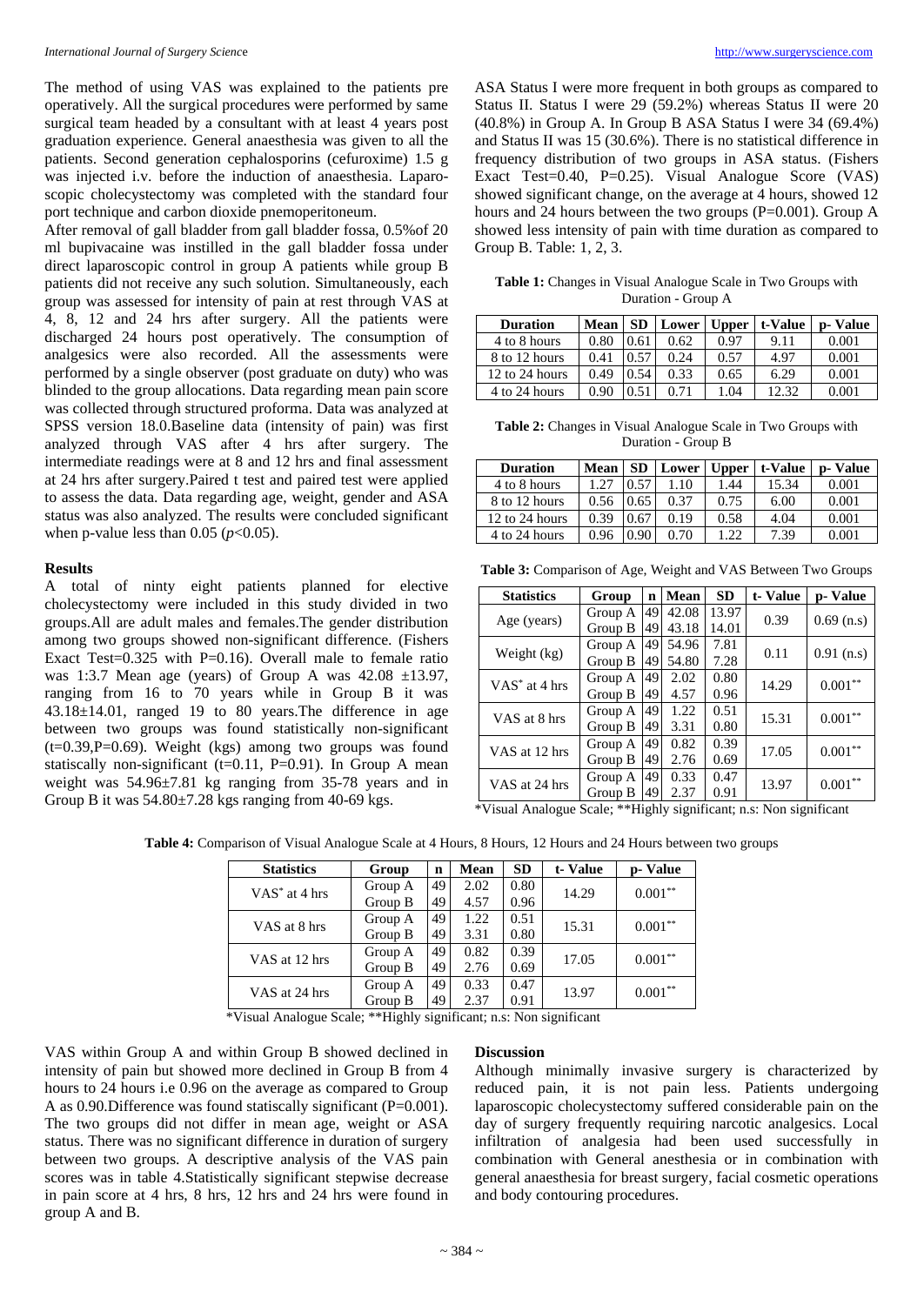In the early post operative period visceral pain accounts for the most of the pain experienced after laparoscopic cholecystectomy [9] .

Local anesthetics induced anti nociception by acting on the nerve membranes. These analgesics interventions need to produce a sufficiently dense and long duration of blockade for them to block the transmission of noxious afferent information from the peirphery to the spinal cord and brain [10].

There is little evidence with regard to which type of LA is most effective because limited data are available for drugs other than bupivacaine. Bupivacaine itself (or levobupivacaine) is an excellent choice for intraperitoneal LA because of its long duration of action [11] .

The originality of this trial was the instillation of 0.5% of 20 ml bupivacane intraperitoneally only after removal of gall bladder.We didn't apply trocar site or inscisional local anesthetics because many studies did not support port site local anesthetic infiltration of wound  $[12, 13]$ .

Clinical studies of intraperitoneal bupivacaine had inconsistent results. Few authors have found a statistically significant difference with the use of local anesthetics  $[2, 8, 11, 14, 15, 16]$ , others could not repeat these results  $[9, 17, 18]$ . Furthermore in a few studies that have found a statistically significant difference with the use of bupivacaine, the difference between the average pain scores was less than 1 in a scale of  $[10, 14, 16]$ 

In our study, we found that the patients receiving 0.5% of 20 ml of bupivicane intraperitoneally had decreased mean pain score at 24 hours post surgery and they have also decreased analgesics consumption. The mean dose of local anesthetic used in our study i.e bupivacaine was well tolerated and had no side effects.

To evaluate the nature of pain after LC, the control group, using no local anesthetics, was assessed. Although the median VAS pain scores were low in our study, incisional pain still dominated over visceral pain. These findings were confirmed by Ure et al., <sup>[19]</sup> but opposed by Joris et al., <sup>[9]</sup> who found that intraabdominal pain dominated. Interestingly, we found that the median visceral VAS pain scores of these studies and our results were similar. The median visceral VAS scores of these studies were usually below [3].

We thought these pain scores were within the tolerable range. Our low visceral VAS scores may, in part, explain the lack of demonstrable effects of the combined somato visceral or visceral regimen on the visceral pain.

Our findings were also in contradiction with those of Pasqualucci et al.<sup>[20]</sup> who found that an intra abdominal regimen (0.5% bupivacaine 20 mL) reduced postoperative pain and analgesic requirement if the treatment was administered before surgery.

Bisgaard *et al* <sup>[21]</sup> and Ure *et al* <sup>[19]</sup> have suggested that parietal pain is the predominant cause of pain. By contrast, my data as well as others'  $[9, 13]$  indicate that visceral pain is the main cause of pain. Bisgaard et al <sup>[21]</sup> recommended parietal infiltration rather than intraperitoneal injection.

Therefore, we believe that intraperitoneal instillation of 0.5% bupivicane after the removal of gall bladder is recommended as its decreases the incidence of abdominal pain for the first 24 hours. Taking into consideration the present study, we concluded that the use of intraperitoneal 0.5% bupivicane in the dosage mentioned above is safe and effective technique for controlling pain and easy to perform in patients undergoing laparoscopic cholecystectomy.

## **Conclusion**

Visceral pain is prominent after laparoscopic cholecystectomy

and can be effectively controlled by instillation of 0.5% of 20 ml of bupivacaine at the gall bladder fossa after removing gall bladder in laparoscopic cholecystectomy.

#### **References**

- 1. Khan SA, Butt K, Chaudhry ZA, S Mushtaq A. Experience with 0.5% Bupivacaine Properitoneal Bleb after laparoscopic cholecystectomy – A new Trend in analgesia. Ann King Ed- ward Med Coll. 2000; 6(4):359-60.
- 2. Chundrigar T, Hedges AR, Morris R, Stamatakis JD. Intraperitoneal bupivacaine for effective pain relief after laparoscopic cholecystectomy. Ann R Coll Surg. Engl. 1993; 75:437-9.
- 3. Rademaker BM, Kalkman CJ, Odoom JA *et al*. Intraperitoneal local anaesthetics after laparoscopic cholecystectomy: effects on postoperative pain, metabolic responses and lung function. Br J Anaesth. 1994; 72:263-6.
- 4. Louizos AA, Hadzilia SJ, Leandros E, Kouroukln IK, Georgio LG, Bramis JP. Postoperative pain relief after laparoscopic cholecystectomy. Surg. Endosc. 2005; 19:1503-6.
- 5. Verma GR, Lyngdoh TS, Kaman L, Bala I. Placement of 0.5% bupivacaine soaked surgicel in the gall bladder bed is effective for pain after laparoscopic cholecystectomy. Surg. Endosc. 2006; 20:1560-4.
- 6. Karaaslan D, Sivaci RG, Akbulut G, Dilek OM. Preemptive analgesia in laparoscopic cholecystectomy: a randomized controlled study. Pain Pract. 2006; 6:237-41.
- 7. Tariq GR, Mian MA, Chaudhry IA. Comparision of inrtaperitoneal analgesia with bupivacaine/bupivacaine with ketorolac after laparoscopic cholecystectomy. J Surg Pak. 2004; 9:9-13.
- 8. Mraović B, Jurisić T, Kogler-Majeric V, Sustic A. Intraperitoneal bupivacaine for analgesia after laparoscopic cholecystectomy. Acta Anaesthesiol Scand. 1997; 41(2):193-6.
- 9. Joris J, Thiry E, Paris P *et al*. Pain after laparoscopic cholecystectomy: characteristics and effect of intraperitoneal- bupivacaine.Anesth Analg. 1995; 81:379- 84.
- 10. Ongck, Lirk P, Seymour RA, Jenkins BJ. The efficacy of per emptive analgesia for acute post operative management; a meta-anaylsis.Anesth Analog. 2005; 100:757-773
- 11. Boddy AP, Mehta S, Rhodes M. The effect of intraperitoneal local anesthesia in laparoscopic cholecystectomy: a systematic review and meta-analysis. Anesth Analg. 2006; 103(3):682-8.
- 12. Khan RA, Waseem N *et al*. The effectiveness of intra operative wound infiltration with long acting Local Anesthetic, J Post- grad Med Inst. 2002; 16(1):26-8.
- 13. Moiniche S, Jorgensen H, Wetterslev J, Dahl JB. Local anesthetic infiltration for postoperative pain relief after laparoscopy: a qualitative and quantitative systematic review of intraperitoneal, portsite infiltration and mesosalpinx block. Anesth Analg. 2000; 90:899-912.
- 14. Szem JW, Hydo L, Barie PS. A double blind evaluation of intra- peritoneal bupivacaine vs saline for the reduction of postoperative pain and nausea after laparoscopic cholecystectomy. Surg Endosc. 1996; 10:44-48.
- 15. Cunniffe MG, McAnena OJ, Calleary J, Flynn N. A prospective randomized trial of intraperitoneal bupivacaine irrigation for management of shoulder-tip pain following laparoscopy. Am J Surg. 1998; 176:258-261.
- 16. Joris J, Thiry E, Paris P *et al*. Pain after laparoscopic